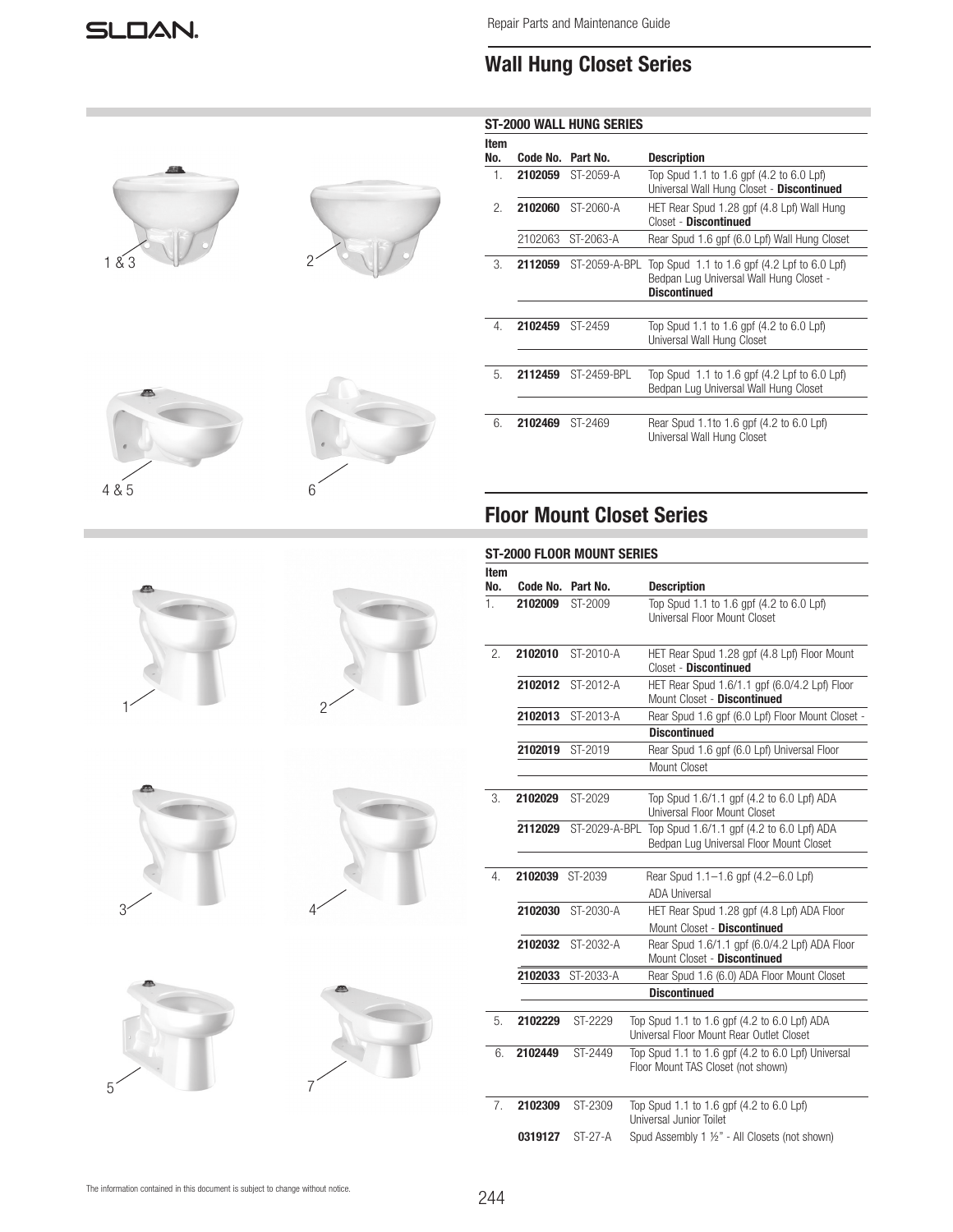

# **Wall Hung & Floor Mount Closet Series**

### **TROUBLESHOOTING GUIDE**

### **1. Water does not shut off in bowl.**

- A. Malfunctioning flushometer. Contact Sloan Technical Support at 1-888-SLOAN-14 (1-888-756-2614).
- B. Supply pressure too low. Minimum flowing pressure must be 25 PSI. Adjust supply pressure.

### **2. Water is leaking from toilet.**

- A. Toilet is not properly mounted. Tighten toilet mount nuts.
- B. Toilet is not properly mounted. Replace gasket seal.

### **3. Toilet emits odor.**

A. Plugged vent line. Remove or clear obstruction in vent line.

## **4. Poor or sluggish flush.**

- A. Supply pressure too low. Water supply must be able to provide 18 gpm at 25 psi.
- B. Partially clogged trapway and/or drain pipe and/or vent. Remove or clear obstruction in vent line.

### **IMPORTANT INFORMATION**

- **1.** Do not use harsh or caustic chemicals such as drain opening types in this system. These products will damage the vitreous finish.
- **2.** Do not permit foreign objects (i.e., paper towels, paper cups, sanitary napkins, etc.) to be flushed through the toilet.
- **3.** The toilet must be regularly cleaned. See CARE AND CLEANING for details.

## **CARE AND CLEANING**

Sloan's toilets should be cleaned regularly for maximum sanitary and operational performance. As with any plumbing product consistency is important to achieve efficiency and general cleanliness. Before you begin to clean a toilet, gather all the needed materials including personal protection equipment, such as gloves and eyewear.

# **What You'll Need:**

Goggles/safety glasses Toilet Brush Gloves Cleanser for inside the bowl Cleanser for outside the bowl Paper towels or cloth

## **Inside Toilet Bowl:**

Add your choice of powder, liquid or gel cleanser to the bowl\*. Try to apply the cleaner as close to the toilet rim as possible to prevent diluted cleanser. Begin cleaning the bowl from the top down. Always begin scrubbing under the rim first. Look under the rim to get all the stains and grime scrubbed away. Next scrub the bowl. Finally scrub the drain at the bottom of the bowl. Flush the toilet.

## **Outside Toilet:**

Using a disinfectant/detergent cleaner, mixed either in a spray bottle or in a bucket (according to label instructions), spray or wipe down all the hard surfaces outside of the bowl paying close attention to high touch areas like the toilet seat and flushometer. **NOTE: DO NOT use abrasive or chemical cleaners (including chlorine) to clean flushometers that may dull the luster and attack the chrome or special decorative finishes. Use ONLY mild soap and water, then wipe dry with a clean towel or cloth. If cleaning the fixture with an abrasive or chemical cleaner protect the flushometer from any splattering of cleaner. Acids and cleaning fluids will discolor or remove the finish**. The toilet seat should never be neglected. It is the part of the toilet that comes into actual contact with people, and it needs to be cleaned thoroughly. Raise the seat. Spray the seat, inside lid (if applicable) and the rim of the toilet with cleanser. Wipe down the lid, seat and hinges at the back of the toilet seat.

# **Wipe Up Spills:**

Wipe up any spills that may have splashed or occurred during cleaning.

# **Service Tip:**

Checking for water leaks around toilet fixtures can be difficult to locate the source. Place paper towels around suspected area. It is best to start at the top of the fixture since gravity will cause the water leak to run downward.

**When assistance is required, please contact Sloan Technical Support at: 1-888-SLOAN-14 (1-888-756-2614).**

\*Consult your local janitorial supply to advise best cleansers to use for local water types. Always use cleaners according to their instructions.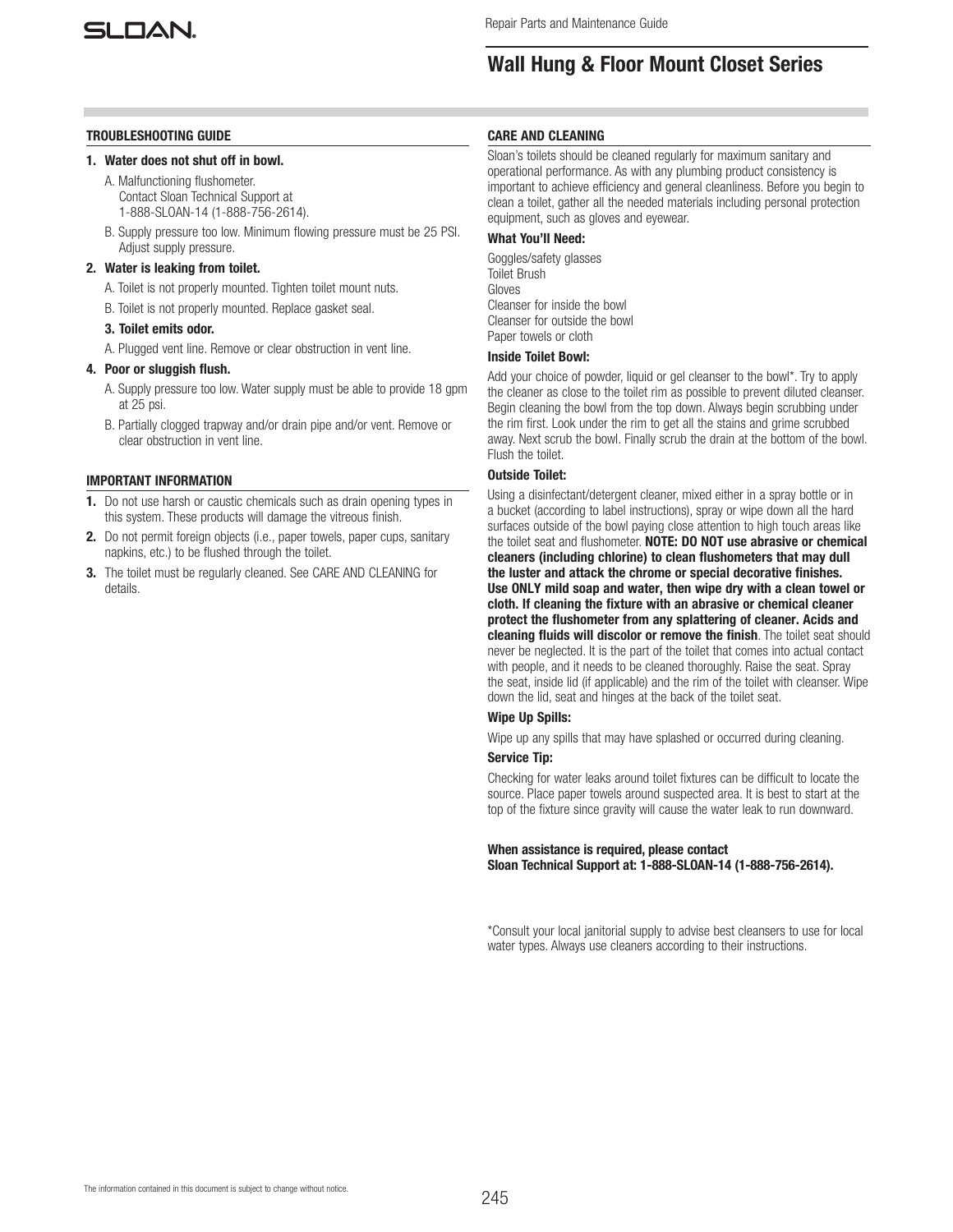# **Pressure-Assisted Toilets**



**WETS-8009 Series STD**



**WETS-8029 Series ADA**

| <b>Water Closet</b><br><b>Model</b>                | <b>Bowl Code</b> | <b>Tank Code</b>              | <b>Rim</b>            | <b>GPF</b>                                                  |
|----------------------------------------------------|------------------|-------------------------------|-----------------------|-------------------------------------------------------------|
| WETS-8009.8016<br>WETS-8009.8010<br>WETS-8009.8013 |                  | 2108016<br>2108010<br>2108013 | ٠LH                   | 1.0 gpf/ $3.8$ Lpf<br>1.28 gpf/4.8 Lpf<br>1.6 gpf/6.0 Lpf   |
| WETS-8009.8116<br>WETS-8009.8110<br>WETS-8009.8113 | 2108009          | 2108116<br>2108110<br>2108113 | Standard<br><b>RH</b> | 1.0 gpf/ $3.8$ Lpf<br>1.28 gpf/4.8 Lpf<br>1.6 gpf/6.0 Lpf   |
| WETS-8029.8016<br>WETS-8029.8010<br>WETS-8029.8013 |                  | 2108016<br>2108010<br>2108013 | ιH<br><b>ADA</b>      | 1.0 gpf/ $3.8$ Lpf<br>1.28 gpf/4.8 Lpf<br>1.6 gpf/6.0 $Lpf$ |
| WETS-8029.8116<br>WETS-8029.8110<br>WETS-8029.8113 | 2108029          | 2108116<br>2108110<br>2108113 | <b>RH</b>             | 1.0 gpf/3.8 Lpf<br>1.28 gpf/4.8 Lpf<br>1.6 $qpf/6.0$ Lpf    |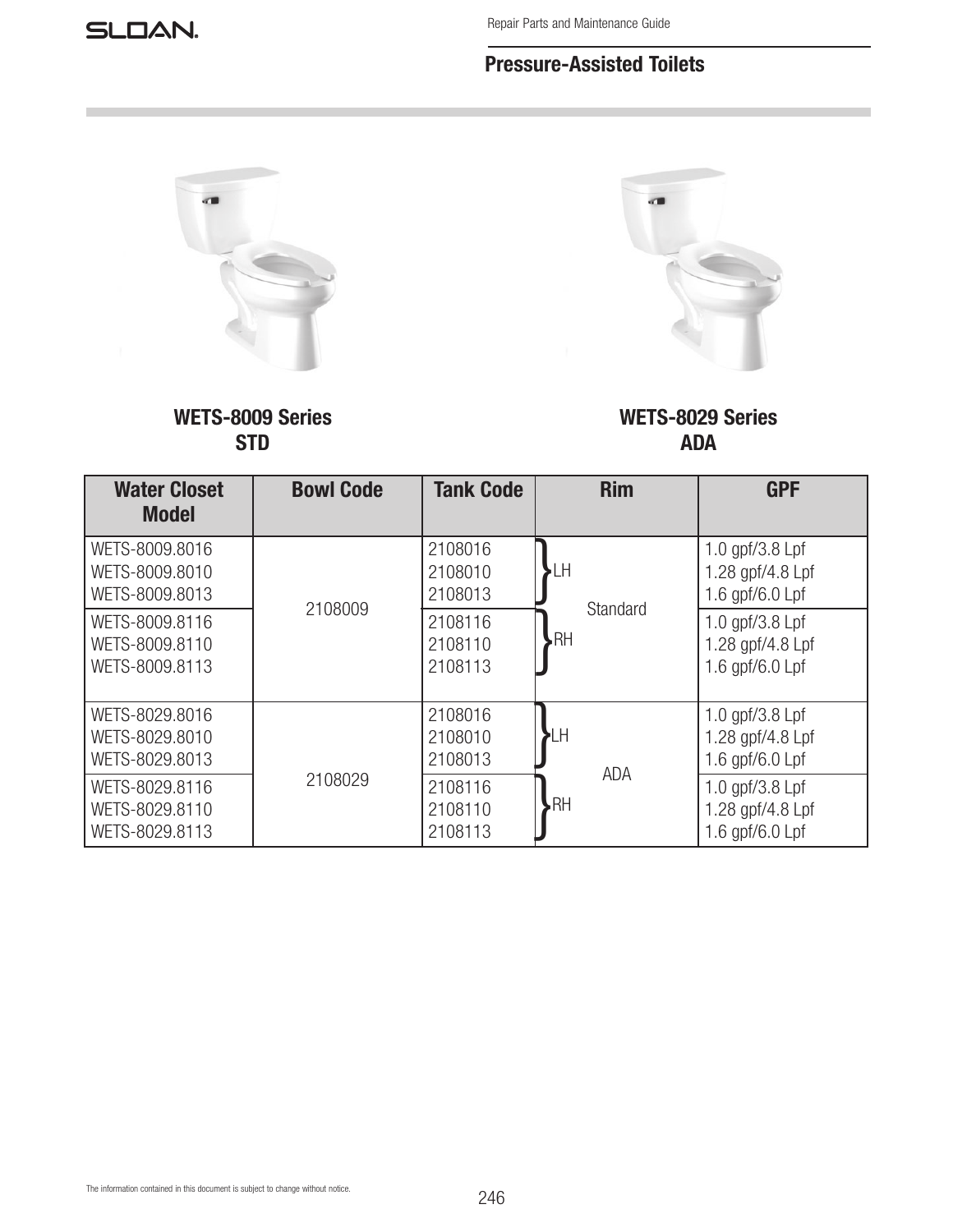

# **Pressure-Assisted Toilets**

### **TROUBLESHOOTING GUIDE**

## **1. Poor Flush.**

- A. Check the overall height of the lever in comparison to the frame, and adjust if required.
- B. Make sure water supply valve is fully open.
- C. Flush the supply line to clear any debris and clean inlet screen.
- D. Check bowl (main jet, rim holes and trapway), drain line, and vent for blockage.
- E. Check water pressure supply, operating range is 20-80 PSI (503 Series), 25-80 PSI (504 Series).

## **2. Pressure vessel takes a long time to fill.**

- A. Make sure water supply valve is fully open.
- B. Flush the supply line to clear any debris and clean inlet screen.
- C. Check water pressure supply, operating range is 20-80 PSI (503 Series), 25-80 PSI (504 Series).

### **3. Noisy pressure vessel water refill.**

- A. Flush the supply line to clear any debris and clean inlet screen.
- B. Flush the toilet and hold the handle down for 30 to 40 seconds to flush the system.

### **4. Water continues to flow through the vessel and will not refill.**

- A. Check the overall height of the lever in comparison to the frame, the cable connection to
- the frame and lever, and adjust if required.
- B. Make sure water supply valve is fully open.
- C. Flush the supply line to clear any debris and clean inlet screen.
- D. Check cartridge and adjust if required.

# **5. Handle does not activate flush.**

- A. Check the cable cassette connection to handle the cable connection to the frame and lever, and adjust if required.
- B. Make sure water supply valve is fully open.
- C. Flush the supply line to clear any debris and clean inlet screen.

### **6. If the water rises in bowl during the flush and stays there, or drains slowly.**

A. Check bowl (main jet, rim holes and trapway), drain line, and vent for blockage.

#### **7. Leaking tanks.**

- A. Check the tank-to-bowl gasket to ensure it is aligned properly and tighten the tank bolts.
- B. Check tank for cracks. If cracked the tank must be replaced.
- C. Check tank bolts. Rubber washers may be corroded or bolts may be loose. Replace or tighten as necessary.

### **NOTE: be careful not to overtighten nuts on tank as this may result in cracking the tank.**

**NOTE: It is normal to have some residual water (less than 1") inside the tank. The vessel is equipped with a drain valve to drain off excess water.**

#### **Cleaning & Maintenance**

Clean water closet at least once per week with a cleaner safe for vitreous china. Spray and wipe clean using soft cloth.

Soft abrasive cleaners may be used to remove stains If you live in a hard water area, you should make certain that the holes under the rim are kept clean and free of mineral build up for proper bowl performance. Use a long-handled brush to clean the rim holes.

Make sure to periodically clean the in-line filter located in the water inlet of the water supply valve.

**CAUTION:** Do not use any in-tank cleaners or deodorizers. Products containing chlorine (calcium hypochlorite) can seriously damage the Flushmate as well as the fittings in your tank. This damage can cause leakage and property damage. For more complete up-to date information please visit us at www.sloan.com. If further assistance is required, If you should still have trouble contact

Sloan Technical Support at: 1-888- SLOAN-14 (1-888-756-2614)